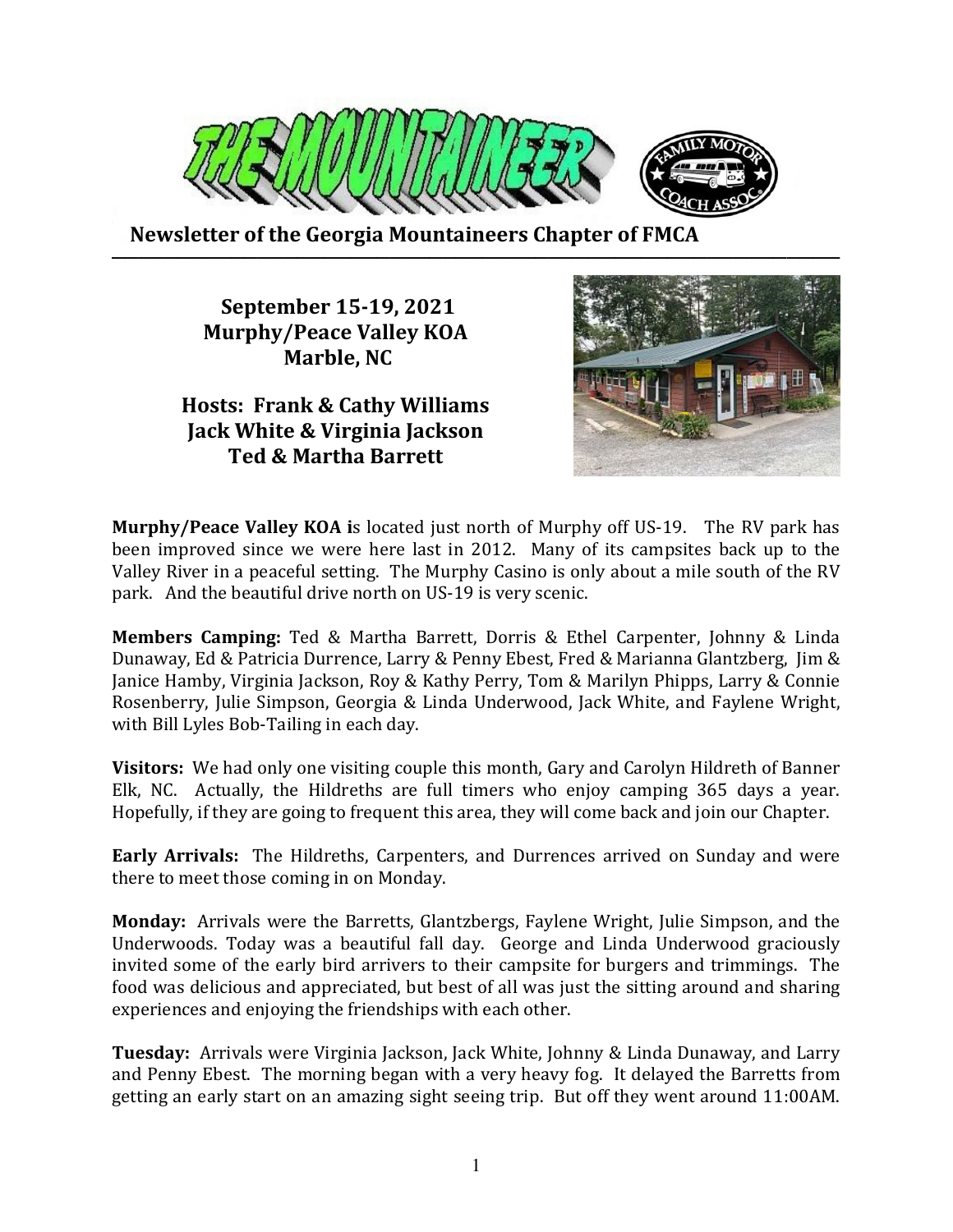The trip included a ride down the 10 mile stretch of the Ocoee River, a trip up to Oswald Dome, and a return trip via the Cherohala Skyway. They did not make it back to the campground until around 5:00PM, but brought back some amazing scenic pictures. A small group went to the Downtown Pizza place for dinner and had a good selection off their pizza buffet and salad bar. Later there was a good attendance around the campfire, and the

tall tales took front and center.

**Wednesday:** This was the first official day of the rally. And first on the agenda was the Meet and Greet at 2:00 PM at the pavilion. Ted welcomed everyone and introduced our Visitors. Then Jack went over the agenda for the week. Also displayed were some clothing items by Penny Ebest that she had printed with the Georgia Mountaineers logo. And several of the campers ordered some Polo and T-Shirts. Ted

also displayed the Jackets and Polo Shirts with the embroidered logo on them. There was a short break after the Meet & Greet and it was time for Pizza that was delivered 15 minutes early. Even though many had the pizza the evening before, it did not hurt their appetite for more. The pavilion was a nice place the pizza dinner and if anyone left hungry, it was their own fault. During dinner it began to rain and continued on into the night. Amazingly, there was no one sitting around a campfire with umbrellas.

**Thursday:** With the rain over, many folks went sightseeing various places. There are several scenic routes to take around Murphy and Andrews. Some went back to the Casino for the second and third time. But there were no large winnings announced. Others just spent the day in the campground visiting, or spending some quiet time in their motorhomes; or sitting down by Valley River watching the water run by. The Barretts went on a photo journey up



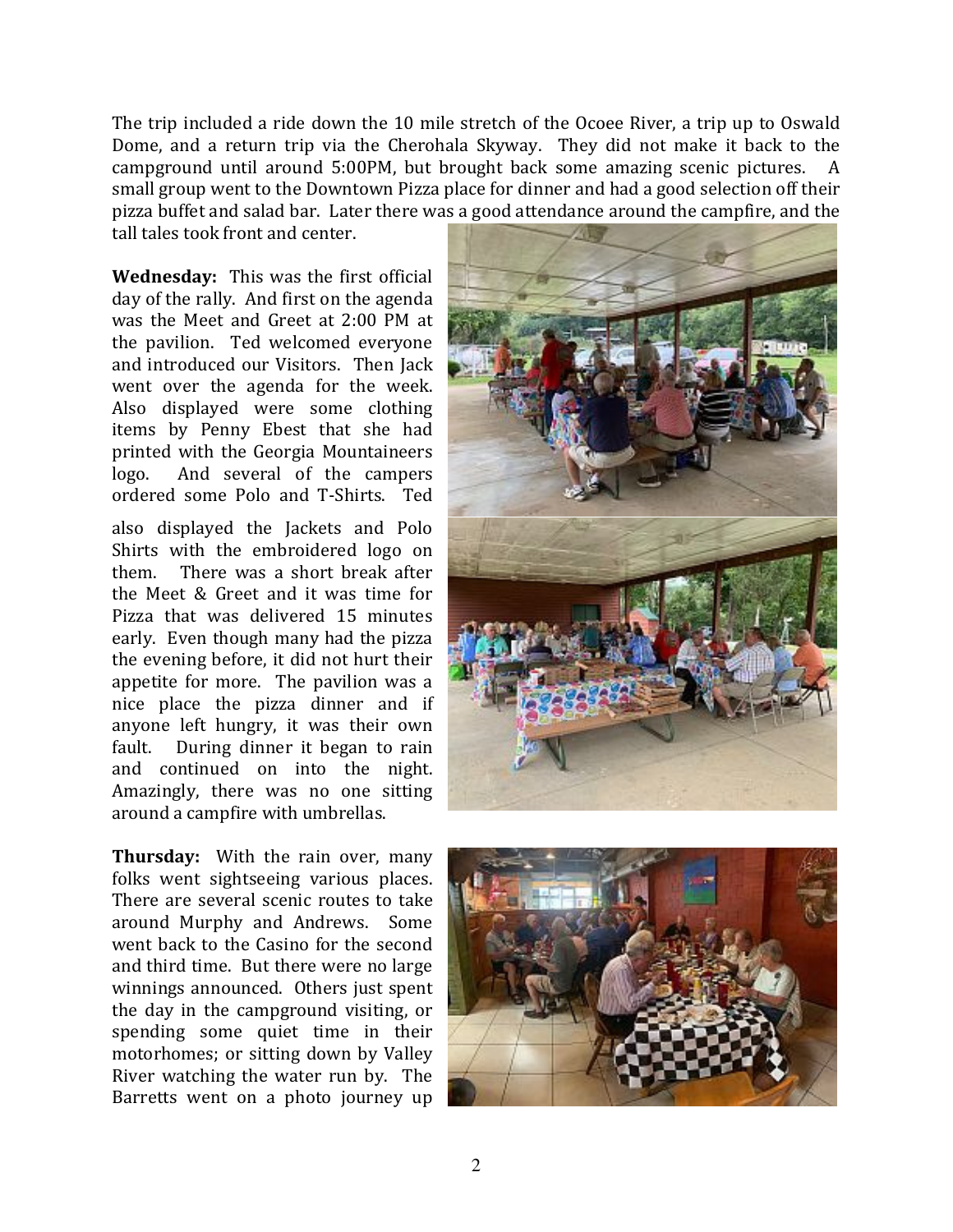Nantahala Gorge and Ted did a Trip Update about the gorge. Diner that evening was at Chevelles in Murphy. We caravanned there from the campground and were assigned to and area just large enough to seat us all at two long tables. A lot of folks ordered burgers, but there were several other items off the menu also. After dinner there were games in the small game room joining the campground office and a small small group around the campfire

**Friday:** The day began very cool as it had been all week. The mountains are a great place to visit due to the very cool weather as compared to the rest of the South. There were more sightseeing trips during the day. But by supper time, the group caravanned from the campground to Comfort Grub just south of Murphy for the evening meal. This was a very different restaurant with a flare of the Southwest on their menu.

We had a room to ourselves and most everyone enjoyed their food. This would be great place to return to try different items on their menu. Game playing this night was at the Underwood's coach with a very small group around the campfire.

**Saturday:** More sightseeing was on the day's agenda, while others just stayed in the campground. For dinner it was Pulled Pork BBQ from Rib Country and pot luck sides and dessert. There are a lot of very good cooks in our membership, and the food was delicious. It began to rain again and therefore no campfire

**Sunday:** All good things must eventually come to an end, and so it was with this rally. We met early at

the pavilion for coffee and pasties, had a short devotional, said our Goodbyes, and were on our way home for most. The Barretts and Whites stayed over until Monday.

**In Closing:** We want to thank Murphy KOA for their great customer service, friendly attitude, and making us feel very welcome at their RV park. So much so, that our Wagon Master added it to next year's Rally Schedule and many made reservations before leaving.